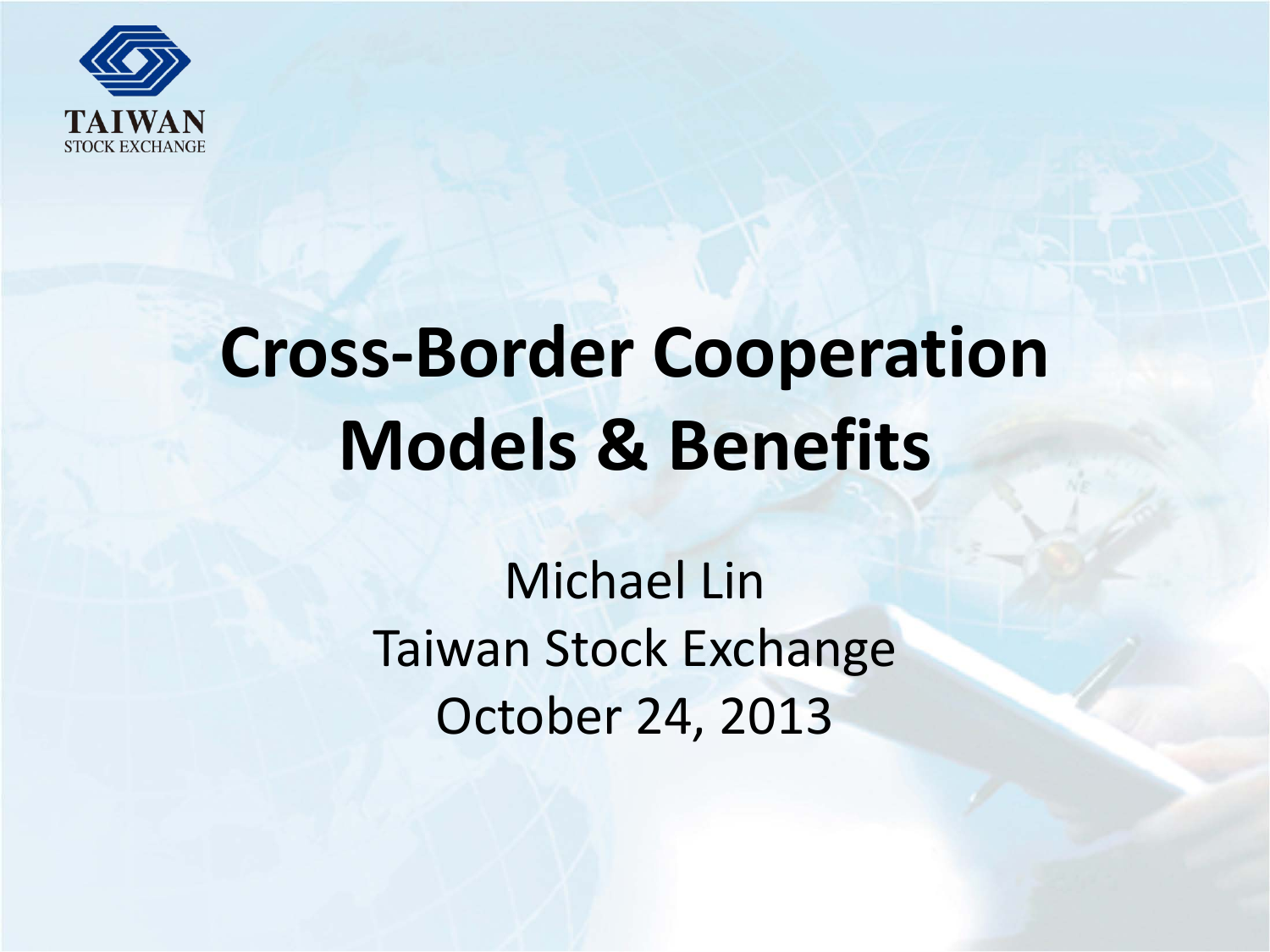

- **Dual Listing Model**
- **24-Hour Trading Model**
- **ASEAN Trading Link Model**
- **Network Linkage Model**
- **Remote Member Model**

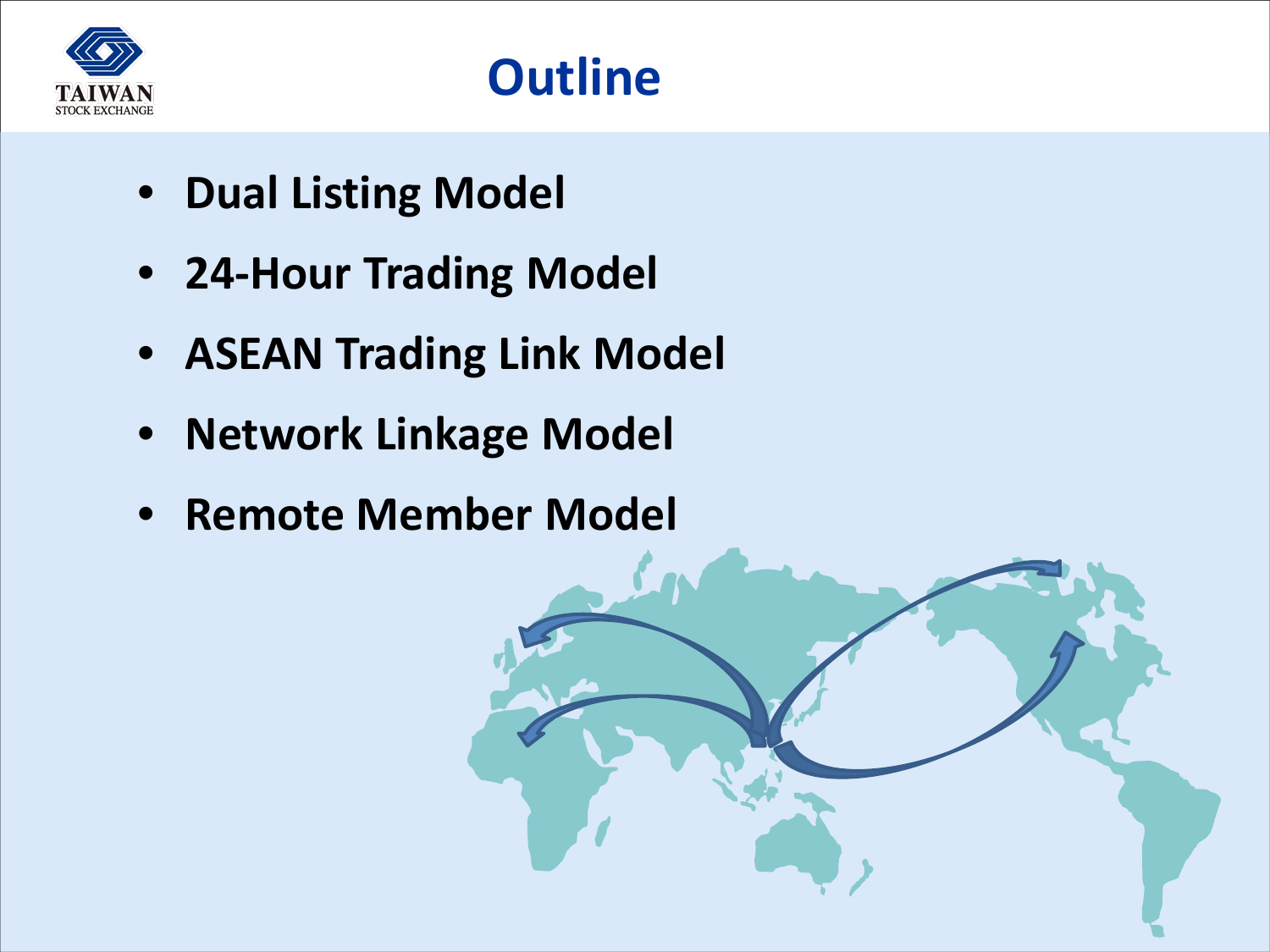

## **Dual Listing Model**



#### **Key Features**

#### **Type:**

Companies listed on 2 exchanges concurrently

**Trading & Clearing:** Same as domestic market operation

### **Benefit:**

No additional cost for domestic brokers and investors

#### **Issues to consider**:

- Listing requirements
- Information disclosure
- Equal treatment of foreign shareholders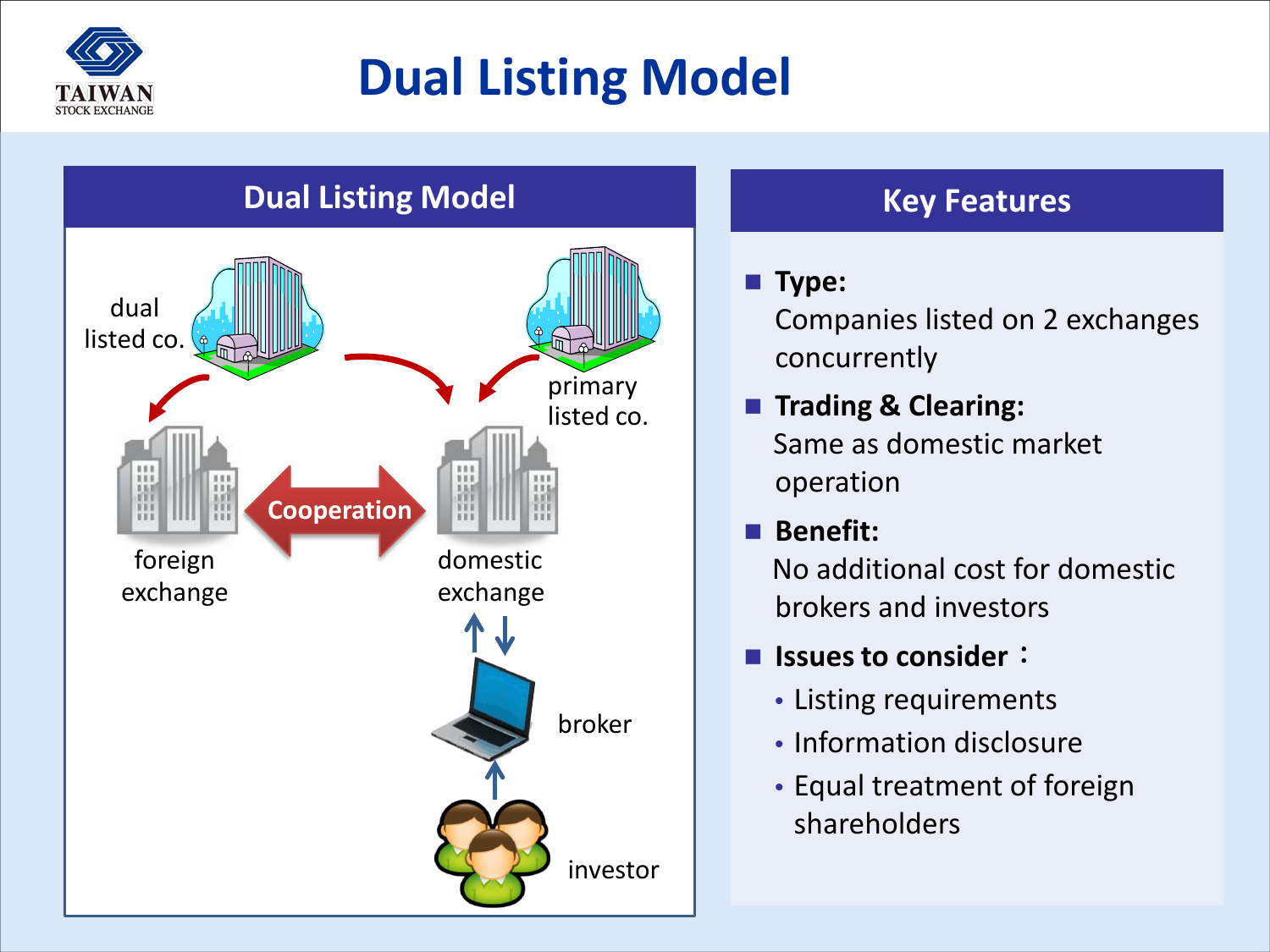

### **24-Hour Trading Model**

#### **24-Hour Trading Model Construction Constructs Key Features**



#### **Type:**

Stocks can be traded around the world on different exchanges

### **Trading & Clearing:**

Same as domestic process for each market

#### **Benefit:**

No additional cost for brokers

#### **Issues to consider:**

- Each has to open CSD accounts with the others
- Trading mechanism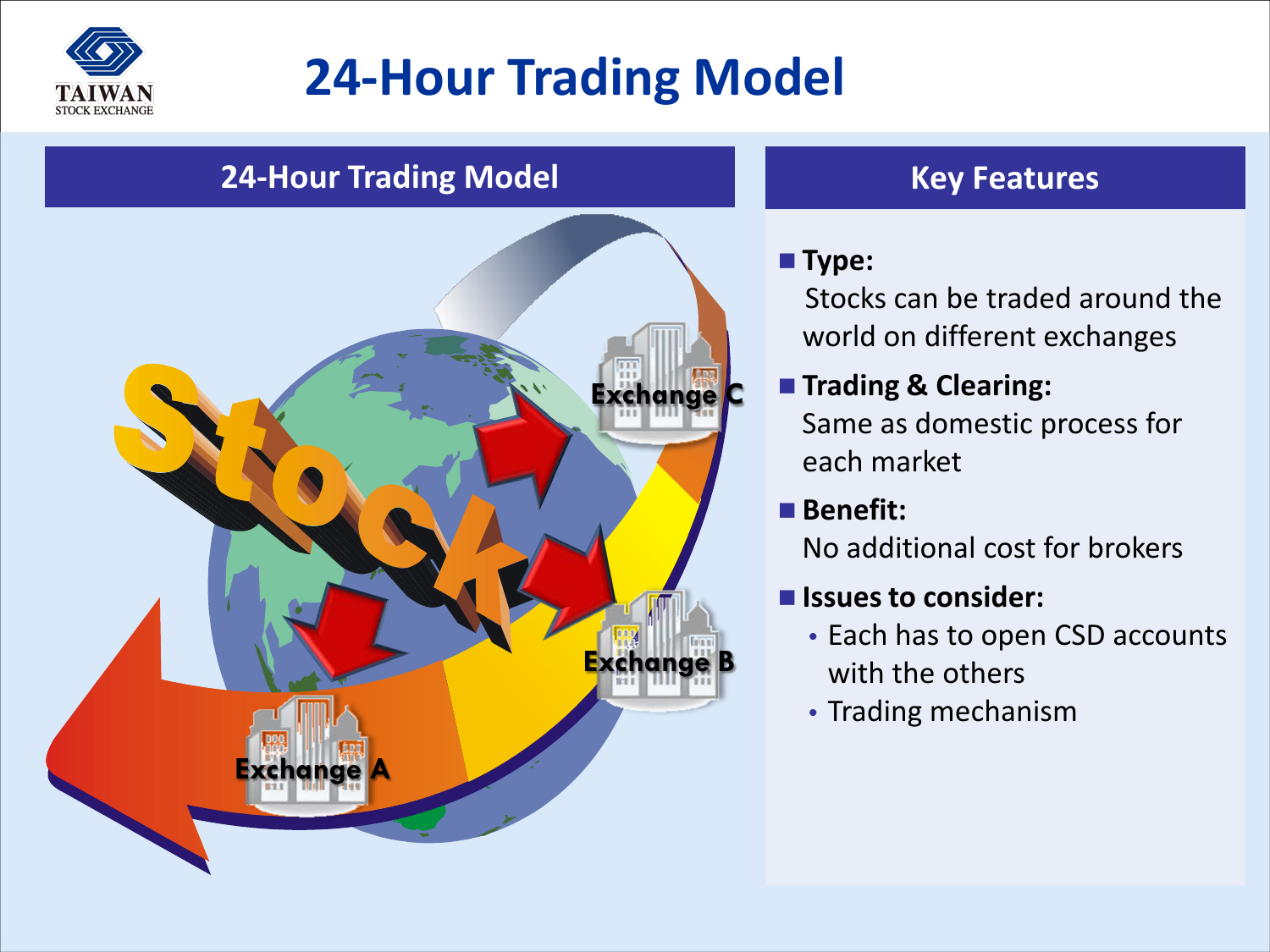

## **ASEAN Trading Link Model**



#### **Key Features**

#### **Type :**

Order routing across the ASEAN exchanges

#### **Trading :**

The originating broker places an order at its local exchange via the ACE gateway. The order can be sent to another ASEAN exchange via the IAN.

 **Clearing and Settlement:**  Inter-broker model

Sponsoring broker required

**Cost:**

Brokers need to connect to the ACE, and pay a higher clearing fee

**Benefits** :

Facilitates cross-border trading for investors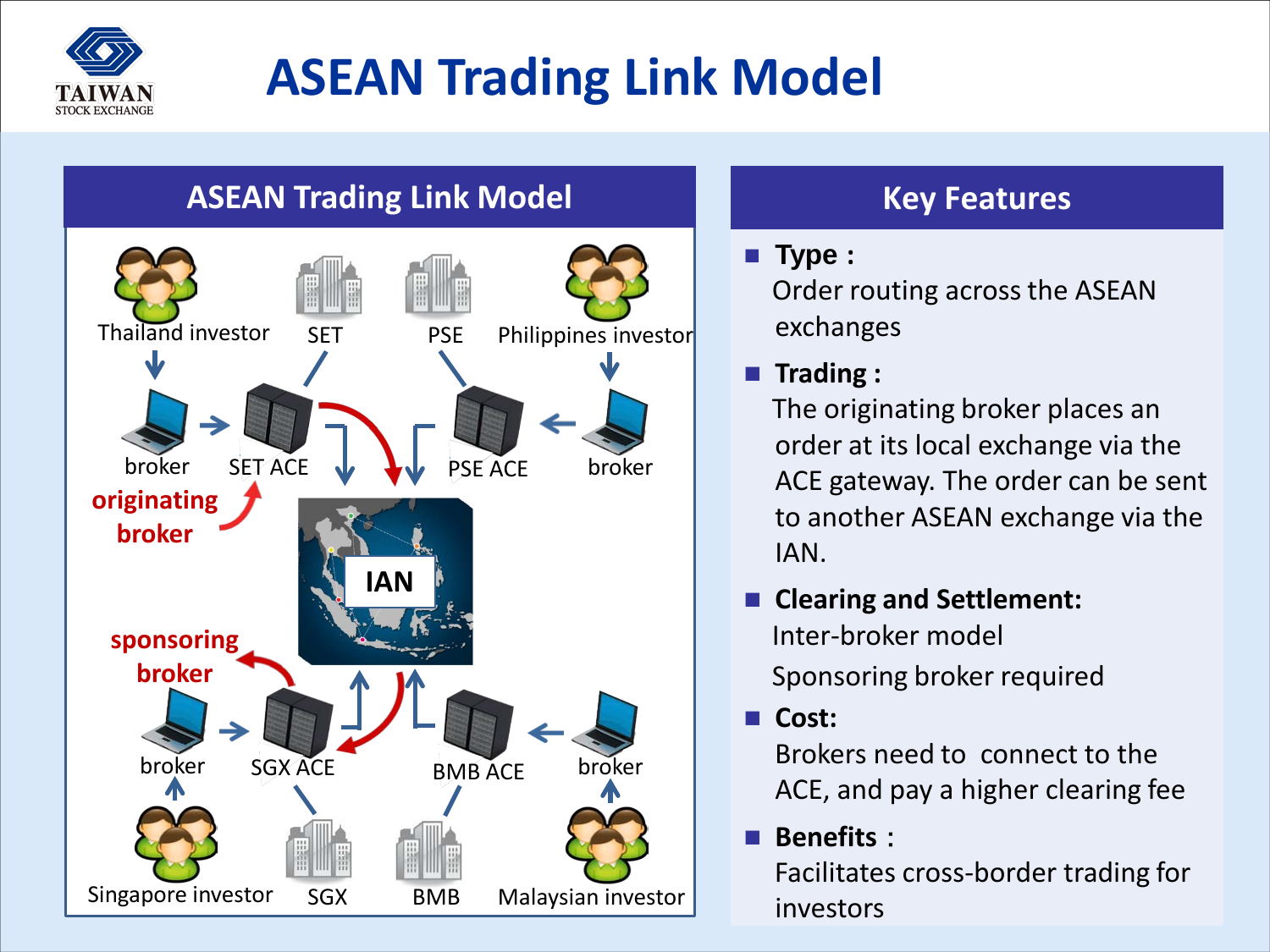

### **Network Linkage Model**



#### **Key Features**

#### **Type:**

Network linkage established by 2 exchanges

- **Trading :** Sub-brokerage
- **Clearing:** Inter-broker model
- **Benefit**: Lower cost and faster deployment for brokers